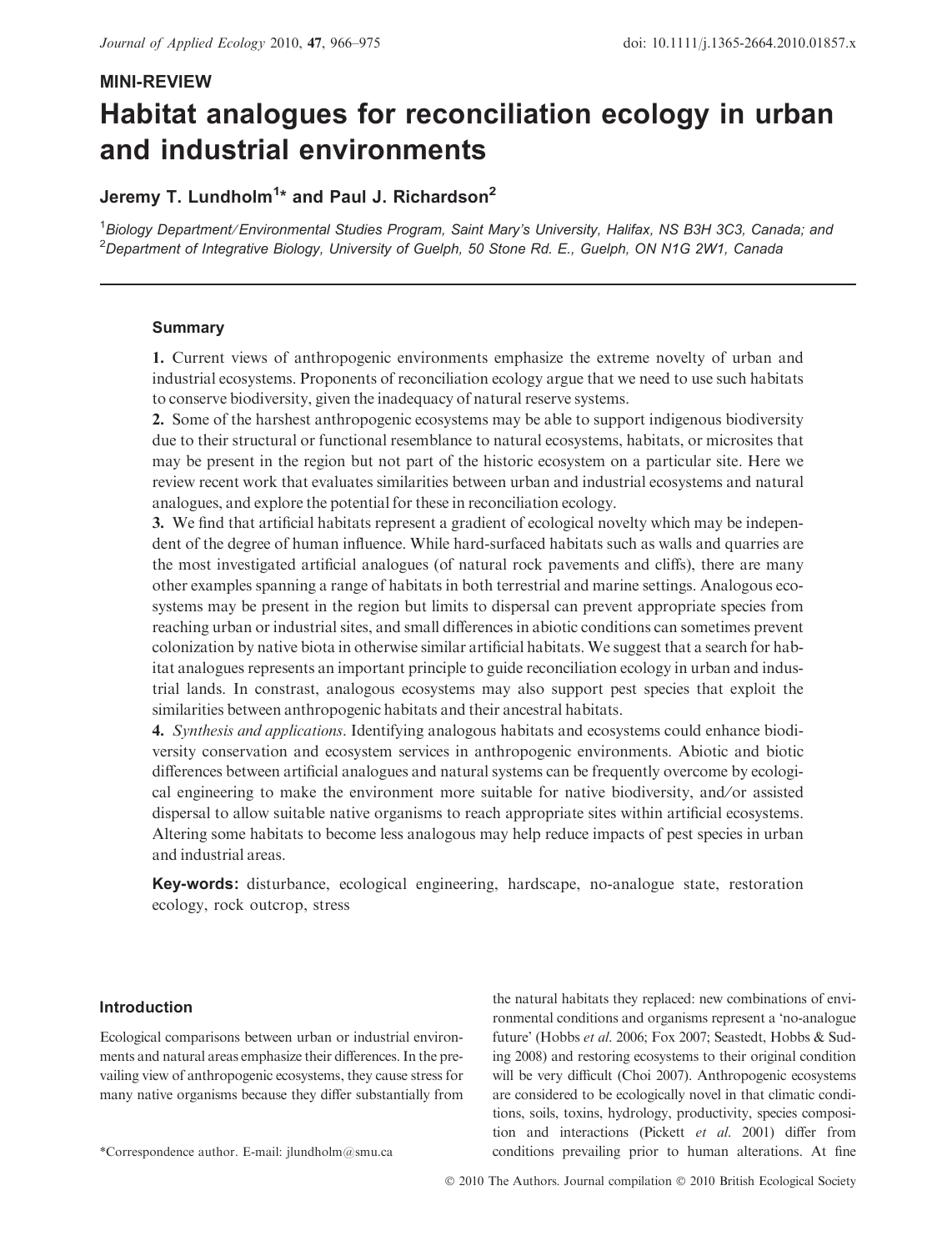spatial scales, habitat patches and microclimates are often altered compared to natural areas, but other processes such as resource addition and climatic change alter processes affecting entire urban ecosystems (Shochat, Warren & Faeth 2006). Urban ecosystems are also framed as novel because human cultural and economic activities strongly influence fundamental processes and structures (Pickett et al. 2001; Williams et al. 2009).

Post-industrial environments are likewise seen as heavily altered at a variety of spatial scales due to the dramatic nature of extractive or manufacturing processes, featuring removal or addition of biotic and abiotic materials in massive quantities (Bradshaw 1987). The main view is that anthropogenic ecosystems are largely distinct in structure and function from the natural ecosystems they replaced because of alterations to resource availability, stress intensity, disturbance, and changes in the spatial arrangement of ecosystem components (Kozlov & Zvereva 2007). These phenomena are often studied along gradients of human influence, where the greatest degree of ecological novelty (as exemplified by increased disturbance and propagule pressure from non-native species) is associated with the greatest human impact (Fig. 1) (Guntenspergen & Levenson 1997). Natural phenomena such as genetic mutations, long-distance colonization of non-native organisms, and biological interchanges following geological events such as the development of land bridges connecting continents can also create ecological novelty in the absence of human influence (Vermeij 1991). Thus ecological novelty and human influence on ecosystems can be conceptualized as orthogonal gradients, or more simply as four quadrants representing combinations of novel vs. analogous and low vs. high human influence (Fig. 1). Natural remnant habitats may have little evidence of novelty or human influence, but anthropogenic disturbances such as addition of toxins to ecosystems can create novel ecosystems with no natural analogues (Fig. 1), such as PCB-contaminated soils. However, where human activities produce habitats that have natural analogues, such as stone walls that are similar to natural cliffs, habitats strongly influenced by ongoing or historical human activities can be ecologically analogous to natural habitats (Fig. 1).

Recognizing that conservation of native biodiversity within natural area reserves is unlikely to preserve viable populations of the majority of Earth's species, Michael Rosenzweig (2003) has proposed an alternative approach, reconciliation ecology, in which species are conserved in highly altered, anthropogenic habitats in urban or industrial lands. Examining such habitats, ecologists have long recognized a small subset of native species that can exploit highly altered, anthropogenic habitats in urban (McKinney 2002) and industrial (Ratcliffe 1974; Johnson, Putwain & Holliday 1978; Usher 1979) settings. However, the list of native species that have spontaneously colonized these habitats is typically small. Urban and industrial ecosystems in different regions also attract a consistent biota (Ursic, Kenkel & Larson 1997; McKinney 2006; Kirmer et al. 2008; Tomlinson et al. 2008), and thus can be more similar to each other than to nearby natural habitats. These consistencies



Fig. 1. Conceptual framework showing examples of ecosystem processes or structures along two gradients: a human influence gradient which describes the degree to which active intervention by humans has led to current conditions; an ecological novelty gradient which describes the degree to which the ecosystem is analogous to natural ecosystems. In this framework, active management can take novel situations and make them more analogous to natural ecosystems. We propose that these represent continuous gradients, but placement of the ecosystems⁄ processes mentioned here was limited to the four quadrants; no attempt was made to assign positions within a quadrant.

© 2010 The Authors. Journal compilation © 2010 British Ecological Society, Journal of Applied Ecology, 47, 966–975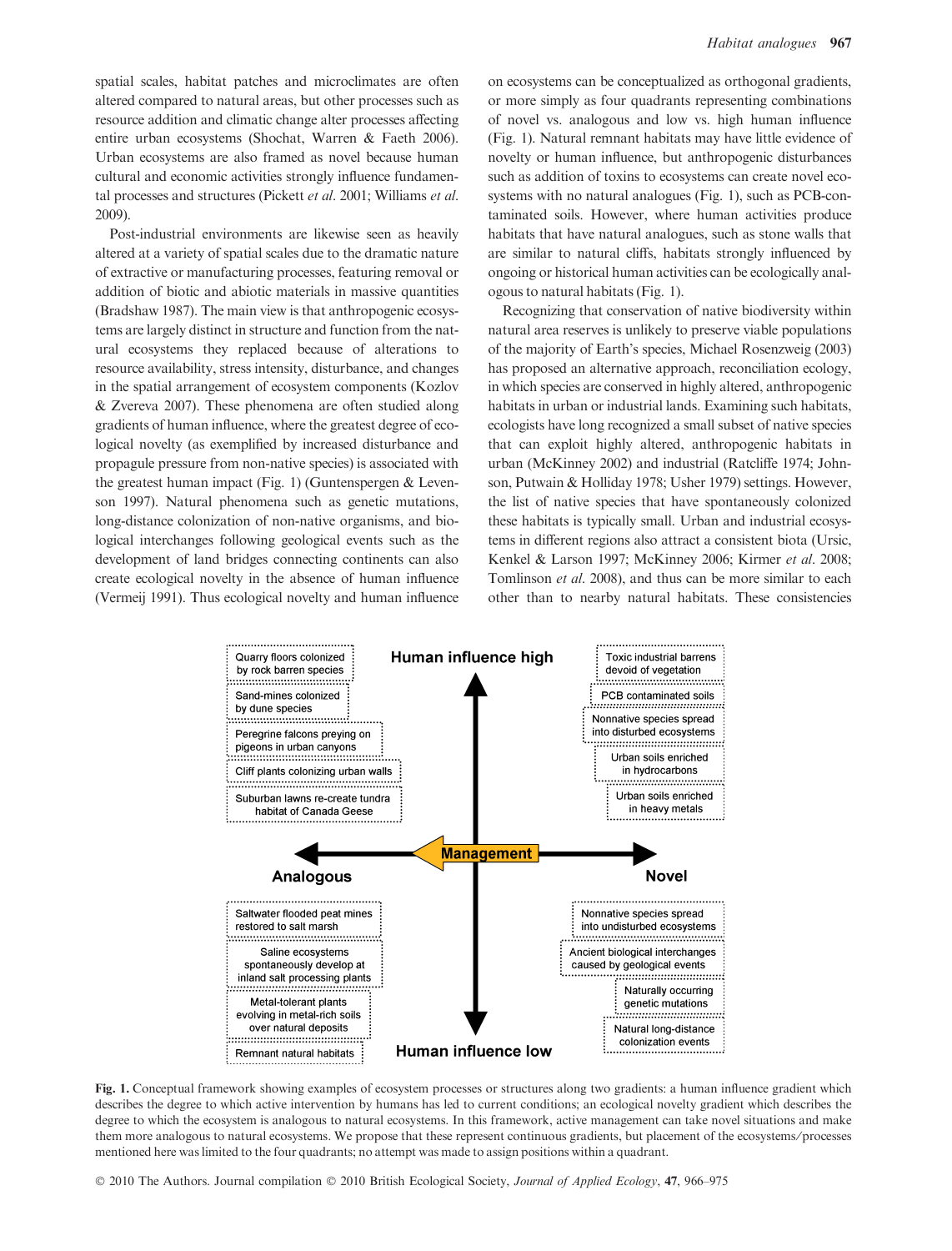suggest common ecological features that could provide a more generalizable basis for reconciliation ecology in anthropogenic ecosystems. Here we argue that one productive approach to reconciliation ecology is to first take a closer look at those native species considered to be successful colonizers of urban (McKinney 2002) or post-industrial landscapes (Kozlov & Zvereva 2007) and examine species traits and habitat conditions that promote their success (Rehounková & Prach 2010). Despite the spread of novel ecosystems, mounting evidence suggests that there are consistent and persistent similarities between natural analogues and particular habitats or microenvironments within anthropogenic ecosystems. Here we review examples of urban and industrial habitats, developed over centuries of global change and massive human influence, which are analogous to natural ecosystems and could represent resources for reconciliation ecology. We also review studies which describe interventions that make habitat analogues more abiotically and biotically similar to natural ones to further expand their utility for biodiversity conservation.

#### Urban ecosystems

The primary approach to describing and classifying abiotic conditions and processes in urban ecosystems has been to compare them with original (pre-disturbance) ecosystems of the region and, as such, reference conditions in much of North America and Europe are various forest ecosystems (Kaye et al. 2006). Almost inevitably, such comparisons indicate that urban environments differ vastly from original ecosystems, and impose high stress on the biota originally occupying the landscape (upper right quadrant, Fig. 1). For example, urban soils are characterized by altered hydrology, raised pH, greater nutrient concentration, higher calcium levels, more rocks, greater decomposition rates, less organic matter, and compacted mixtures of anthropogenic materials compared with local natural remnant ecosystems (McDonnell et al. 1997; Jim 1998). Hydrology in urban areas is characterized by less infiltration and more runoff than in more soil-rich environments (Pickett et al. 2001; Pickett & Cadenasso 2008, 2009).

While ecosystem processes in urban systems are influenced by human engineering and socioeconomics (Kaye et al. 2006; Williams et al. 2009), many of the above features of urban soils and hydrology can be found in rock-based ecosystems such as cliffs and rock pavements, especially on limestone (Larson, Matthes & Kelly 2000): higher pH is due to calcareous rock; soil compaction, stoniness, and hydrological properties are due to the natural hard surfaces; and nutrient enrichment occurs through cyanobacterial crusts, thus these may represent analogous, not novel ecosystems (upper left quadrant, Fig. 1). On the other hand, these analogous habitat patches are nested within urban ecosystems characterized by highly altered resource flows and disturbance regimes (Kaye et al. 2006; Shochat et al. 2006), such that they represent analogous habitat patches within novel ecosystems. Despite their overall novelty urban ecosystems can contain patches with abiotic structure similar to natural habitats, and where appropriate native biota may or may not be present (Hobbs, Higgs & Harris 2009). The relevant ecological question is therefore whether the similarities between habitat patches that are obvious to human observers are similar enough to natural analogues to have potential value for native biodiversity.

Hard surfaces or 'hardscapes' common to modern cities have long been recognized as analogous to natural rock outcrops, cliffs, and shingle beaches (Fig. 2). Plants that spontaneously colonize urban hard surfaces tend to be drawn from local natural ecosystems dominated by rocks or shallow soils (Woodell 1979; Larson, Matthes and Kelly 2000; Lundholm & Marlin 2006). Insects find the equivalent of cliffs and scree slopes in industrial ecosystems such as quarries and railways (Eversham, Roy & Telfer 1996). Scorpions in urban Rome are typically found under stones or in stone walls, buildings and ruins, with species typically found in limestone bedrock ecosystems predominating in limestone cement basements, while species originating in volcanic habitats prefer basalt rock walls (Crucitti, Malori & Rotella 1998).

Hard-surfaced urban environments represent exactly the kind of high-stress anthropogenic ecosystem described by Hobbs et al. (2006) as novel, but rather than representing a completely novel environment only inhabitable by non-native ruderal species, the literature suggests these areas are in fact colonized by stress-tolerant perennials native to natural rock outcrops and capable of long-term persistence within urban hardscapes (Rishbeth 1948; Larson, Matthes and Kelly 2000; Daniel & Lecamp 2004). On the other hand, a study that directly compared natural and artificial rock outcrops (walls) found that, while a handful of rare native species were more abundant on walls than natural outcrops, most natives occurring on walls were generalists and were widespread in many types of habitat (Láníková & Lososová 2009). Walls tend to have high beta-diversity, suggesting a strong influence of surrounding land uses and propagule pressure from these areas (Francis & Hoggart 2009; Láníková & Lososová 2009). Also, the lack of microhabitat heterogeneity is cited as a possible reason for lower diversity on walls compared with natural rock outcrops (Láníková & Lososová 2009), while alterations to the river wall habitat have been proposed in order to improve the habitat for native species (Francis & Hoggart 2008). For native species to colonize artificial substrates, they must be able to arrive at the site and tolerate the conditions on the site. These studies on artificial walls suggest that dispersal limitations may prevent suitable native species from reaching these sites, and there may be microhabitats missing from artificial walls. Thus, while a small number of native species already exist in particular urban habitats; the questions relevant to reconciliation ecology become: to what extent could more species colonize such habitats should propagule limitations be overcome, and can microhabitats be altered to support more native species?

While cities are covered by hard surfaces, many distinct types of ecosystems exist on urban landscapes as islands in a matrix of hard surfaces. Urban ecosystems contain analogues of several different habitats from the perspective of insects (Eversham, Roy & Telfer 1996), and plants adapted to ecosystems including floodplains, dunes, and other non-forested habitats (Wittig 2004). Ecosystems that have developed on inland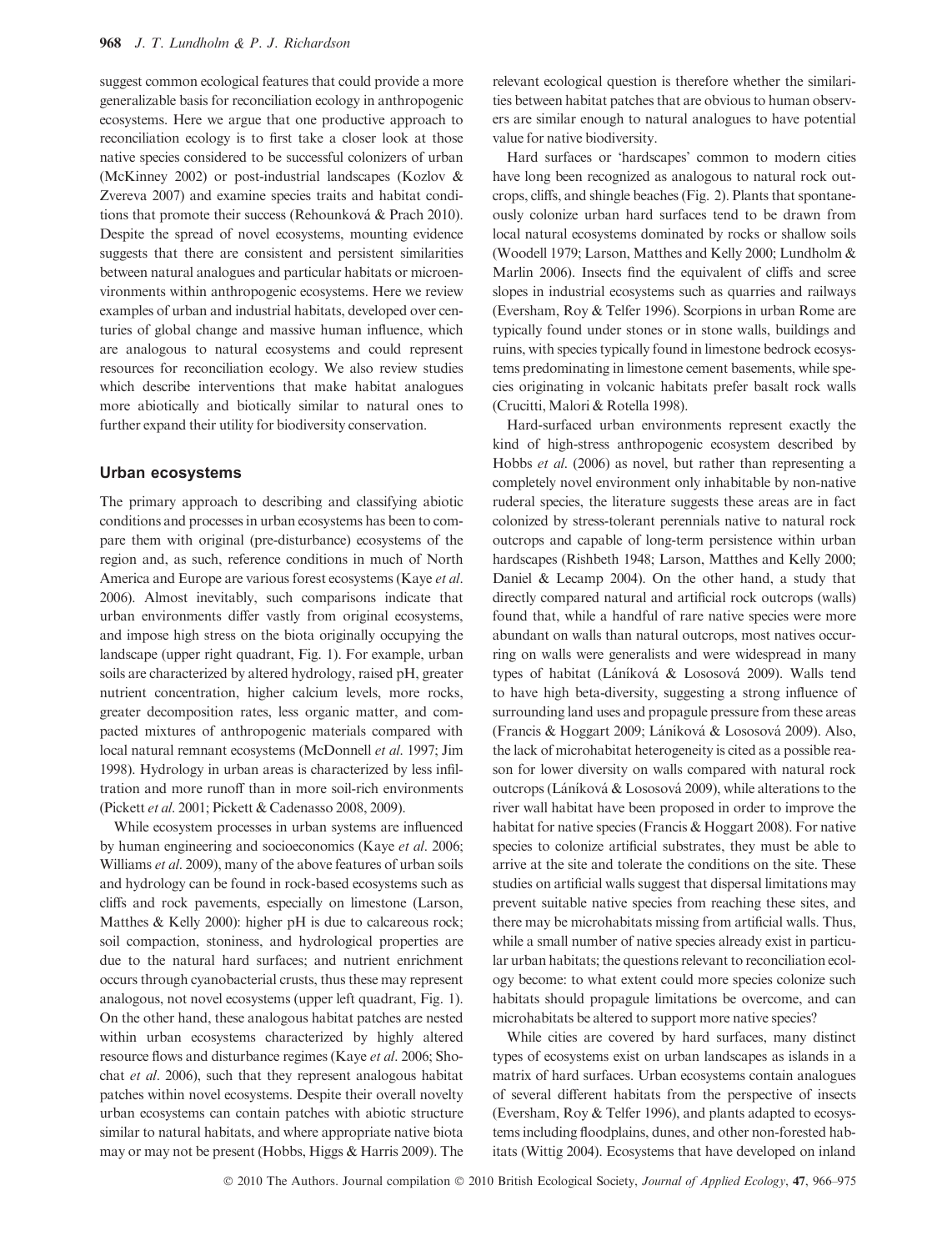

Fig. 2. Urban ecosystem analogues. Clockwise from top left: vines colonize urban cliff analogue. Canada geese Branta canadensis utilize lawns as tundra feeding grounds. Green roofs offer analogous conditions to rock pavements or grasslands over shallow soil. Spanish moss (Tillandsia sp.) colonizes aerial cables as a tree branch analogue. Stone walls provide habitat to bryophytes and vascular plants. Urban grape vines Vitis riparia climbing telephone pole. Lichens colonize brick and stone walls. Pigeons⁄rock doves Columbia livia colonize artificial 'rock ledges'

salt mines and factories, and roadsides treated with salt have attracted assemblages of species typical of salt lakes and marshes, the nearest natural examples of which can be thousands of miles away (Reznicek 1980). These populations are spontaneous and have spread from their endemic habitats to anthropogenic analogues via human transportation networks, other animals, or long-distance seed dispersal. Some of these halophytes are thought to be native to rare inland salt springs (Reznicek 1980), thus human activities have unwittingly expanded the habitat available for native species and decreased the rarity of particular species associations in the region. This phenomenon has direct applications to urban ecosystems, as halophytes can be used to treat saline waste waters in arid zones (Glenn et al. 2009). The prevailing view suggests that salted motorways are completely novel environments (Kowarik 1990), but the habitat analogue perspective suggests that halophytes colonizing these areas are not exploiting novelty but rather responding to conditions resembling those under which they evolved.

Colonization of bombed sites in post-World War II London by fireweed Chamerion angustifolium (L.) Holub., a boreal forest species that colonizes after fire and other disturbances, has been taken as evidence of the extreme ecological novelty and artificiality of urban ecosystems (Hill, Roy & Thompson 2002). From the plant's perspective, however, we can surmise that it is behaving completely naturally, colonizing disturbed sites functionally similar to its original natural habitat. Similarly, the black redstart Phoenicurus ochruros S.G. Gmelin expanded its range into Britain by colonizing extensive rubble fields in bombed urban areas. While habitat for this rare bird declined as damaged sites were redeveloped, a recent trend sees replication of such stony-field refugia on the rooftops of new buildings (Grant 2006). Ecological engineering involving relatively small modifications to the hardscape can thus create habitat for biodiversity conservation, provided such modifications enhance the degree to which anthropogenic habitats mimic natural ones (in this case the cobble beaches favoured by the redstart). This contrasts with current conceptual models of urban ecosystems in which the hardscape environment is attributed little value for biodiversity conservation (Rosenzweig 2003); some of these rooftops now also support rare invertebrates drawn from dry, rocky or sandy natural habitats (Grant 2006). Students of rock barrens would not be surprised as these ecosystems

© 2010 The Authors. Journal compilation © 2010 British Ecological Society, Journal of Applied Ecology, 47, 966–975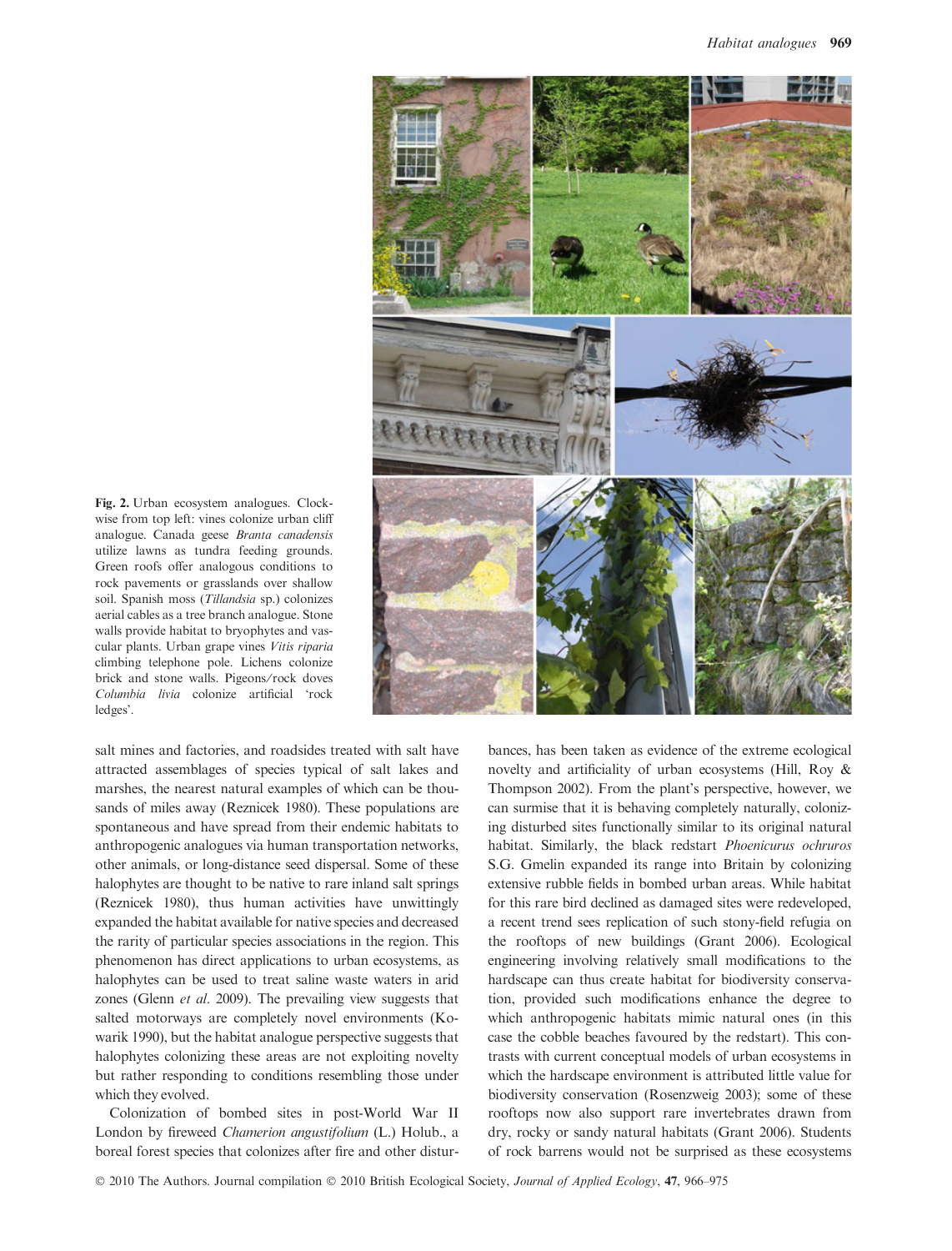function as natural refuges for many rare taxa (Larson, Matthes and Kelly 2000).

While no systematic surveys have been undertaken, the ability of urban habitats such as building walls to provide habitat for rare plant species is commonly reported from Europe: nine red-listed plant species are found on walls in Zürich (Guggenheim 1992), and 20 on walls in the German province Niedersachen (Brandes 1992). On the other hand, while wall vegetation in the Czech republic contained one critically endangered, seven endangered, and 12 vulnerable species, analogous natural cliff vegetation contained more rare species (Láníková & Lososová 2009). While Brenneisen (2006) reports three redlisted orchids as having colonized a green roof in Switzerland, he emphasizes that dispersal difficulties and environmental differences still result in faunal differences between green roof and level-ground habitats. Nevertheless, in England, green roofs have been spontaneously colonized by many invertebrate species, of which 10% are considered nationally rare [12% of the total species list of spiders for the U.K. can be found on five green or rubble roof sites studied by Kadas (2002)]. These examples indicate that the ecosystem analogue concept has practical applications in biodiversity conservation, and suggest that some natives can overcome dispersal barriers that prevent other species from reaching urban ecosystems, while other natives may require alterations to specific habitats to facilitate their colonization.

#### Industrial ecosystems

Extraction and processing of mineral aggregates, ores, and fossil fuels often produces desolate environments characterized by coarse, nutrient-poor or chemically polluted substrates, subject to both intense drought and prolonged flooding (Cooke & Johnson 2002; Walker & del Moral 2003; Kozlov & Zvereva 2007). However, some types of industrial sites have analogues in natural ecosystems, suggesting that rehabilitation goals can be met even if restoration to a historical state is never achieved, by using ecosystem analogues as reconstruction targets and industrial sites as habitat for conservation-priority species and community types (Richardson, Lundholm & Larson 2010). As with urban ecosystems, evidence for such analogues comes from industrial sites attracting consistent biota which are locally novel but regionally confined to specific ecosystem types (Tomlinson et al. 2008; Tropek et al. 2010). To a greater degree than in urban ecosystems, many experiments testing the idea that native species can thrive in post-industrial ecosystems provided that microhabitat conditions are matched and propagules are made available, have already been performed (Ash, Gemmell & Bradshaw 1994; Herath et al. 2009).

Sand-gravel pits and hard-rock quarries are characterized by steep-sloped walls and flat bedrock or shallow-substrate floors prone to drought and flooding due to altered hydrology and geomorphology. Extraction proceeding below the water table often produces water bodies within lower-elevation patches of mined sites. Such conditions are stressful and bar colonization by most propagules immigrating from adjacent remnant ecosystems, yet extraction sites are excellent locations for observing highly diverse assemblages typical of distant rocky outcrops and coastal sand dunes, including rare and endemic species (Davis 1976; Rehounková & Prach 2010; Tropek et al. 2010).

Calcareous extraction or waste sites host diverse but consistent biota typical of limestone grasslands in the UK (Ratcliffe 1974), and alvar pavements in Ontario (Tomlinson et al. 2008). Similarly, limestone quarry floors in the Czech Republic host spider (Tropek & Konvička 2008), butterfly (Beneš, Kepka & Konvička 2003), plant and arthropod (Tropek et al. 2010) species characteristic of rare xeric barrens and scrublands, while quarry walls in Ontario were spontaneously colonized by vegetation indistinguishable from natural cliff-face communities (Ursic, Kenkel & Larson 1997). Sand-gravel pits in the Czech Republic recovered spontaneously to grasslands, woodlands, or wetlands depending on local moisture conditions and regional species pools, highlighting the importance of interactions between immigration and environmental heterogeneity in determining community assembly (Rehounková & Prach 2008). Experiments confirm patterns suggested by observational studies; once immigration barriers were artificially overcome, in the UK alkaline waste was successfully colonized by calcareous grassland species (Ash, Gemell & Bradshaw 1994), while old limestone quarry floors in Ontario were colonized by alvar pavement species including the threatened Great Lakes endemic Iris lacustris Nutt. (Richardson, Lundholm & Larson 2010).

Metal-contaminated sites have long fascinated ecologists because although highly toxic substrates prevent successful colonization by most species in the region, such sites are nevertheless noted refugia for a rare but consistent biota with adapted tolerance to heavy metals (Johnson, Putwain & Holliday 1978; Cooke & Johnson 2002). Current concern for conserving metal-tolerant plant species brings to light uncommon natural ecosystems where such species evolved, including serpentines, metal outcrops, and soils surrounding weathered mineral deposits (Whiting et al. 2004). Metal-tolerance provides a powerful example of the evolutionary life-history context of the ecosystem analogue perspective: whereas some species present on metalliferous anthropogenic sites consist of populations in which metal-tolerance evolved only after similar industrial sites started appearing in the landscape, other species present clearly evolved over thousands or millions of years in analogous naturally metalliferous ecosystems (Whiting et al. 2004) (Fig. 2). Fossil fuel extraction and processing sites also function as refugia for native biota. In Germany, flooded lignite mines were spontaneously colonized by rare orchid species following succession to nutrient-poor, lime-rich wetlands resembling ancestral orchid habitats (Esfeld et al. 2008). In the UK, a waste site contaminated with pulverized coal ash developed cover by willow scrub and 'spectacular populations of marsh orchids', and while experimental introduction of a broad spectrum of species to a coal-mined site largely failed, notably dry heath and acidic grassland species were successful (Ash, Gemell & Bradshaw 1994).

Peat-mined sites in New Brunswick, Canada, inundated with seawater following coastal flooding could not be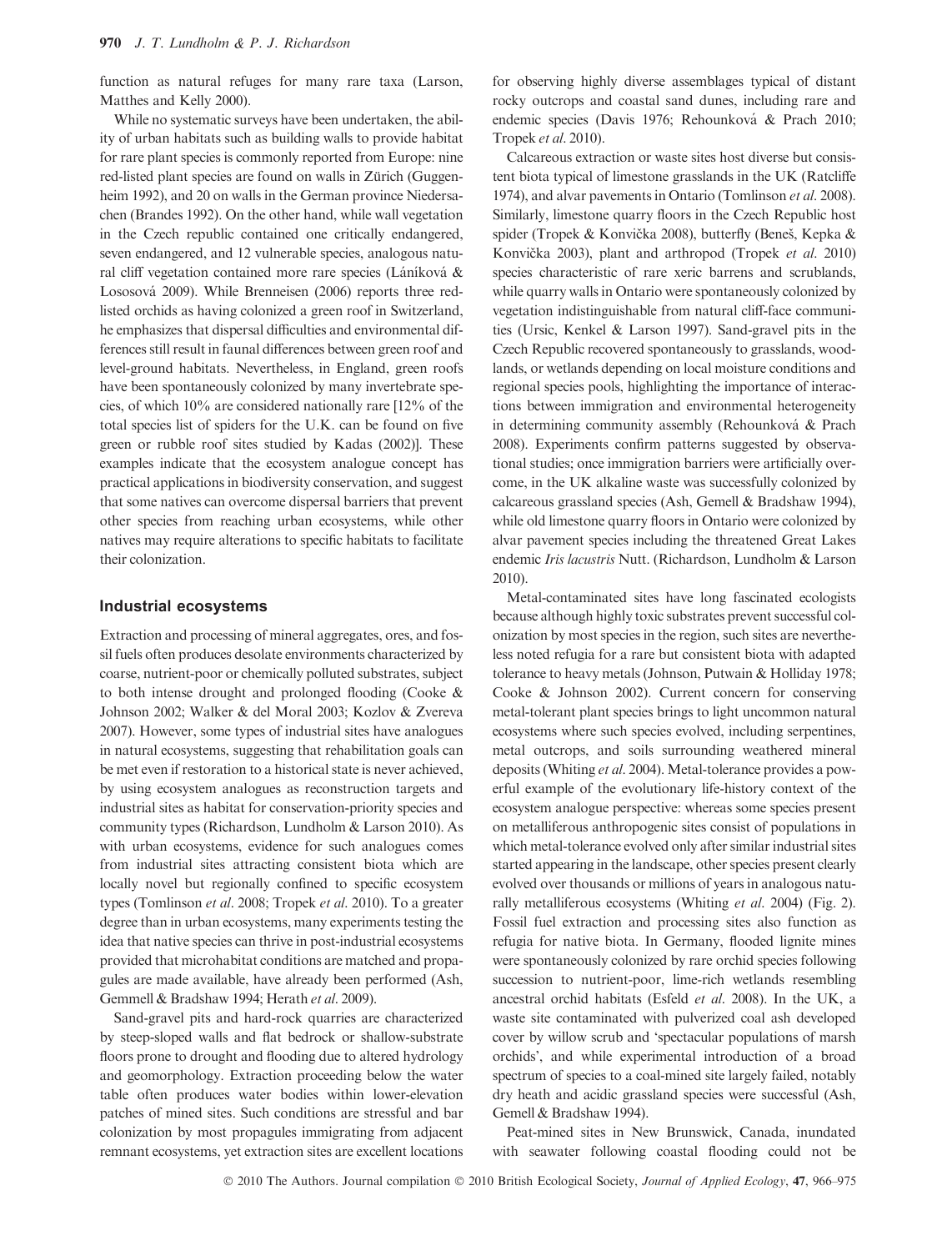rehabilitated using pre-mine site inhabitants, but salt marsh graminoids established readily, suggesting that salt marshes are useful analogues of salinized peatlands (Montemayor et al. 2008). In contrast, barrens created by air pollution from non-ferrous metallurgy may provide an example of industrial habitat with no natural analogue (upper right quadrant, Fig. 1); at such sites most vegetation surrounding point sources of sulphur dioxide and other toxic gas emissions have died and failed to regenerate (Kozlov & Zvereva 2007). Unlike mined sites these industrial barrens remain species-poor, sparsely covered, and provide little refuge for consistent biota typical of other ecosystems. However, some populations managing to tolerate these toxic substrates have apparently arisen through local adaptation by regionally common generalist species (Kozlov & Zvereva 2007). This suggests that a major axis determining how biota representative of analogous vs. genuinely novel ecosystems contribute to succession in post-industrial sites is the length of time that selective agents analogous to industrial impacts have existed in the regional landscape. Industrial ecosystems are heavily disturbed relative to historical conditions but may occupy various positions along a novelty continuum, dependent on the extent to which landscape-scale impacts of specific industries mimic agents of selection under which particular species, communities, or ecosystems historically evolved (Fig. 2).

Reconciling industrial land use with conservation may be achievable if managers focus on similarities between natural and anthropogenic environments at the scale of communities and ecosystems. The benefits of this approach may touch ecosystem services associated with biodiversity, as well as reduced extinction risk for particular species of conservation concern. However, from our survey of the literature it appears that considerably more directed research is required to determine the potential for reconciliation ecology and habitat analogues to provide valued ecosystem services (Oberndorfer et al. 2007). In contrast, we found strong evidence from both case studies and syntheses that industrial analogues of natural habitats provide important conservation habitat for many rare or threatened species. Examples from flooded aggregate extraction sites include colonization by the rare water germander Teucrum sordium L. at a UK quarry (Beecroft, Cadbury & Mountford 2007), use of French gravel pits by threatened migrating waterfowl (Santoul, Figuerola & Green 2004), and habitat creation for at-risk amphibians and reptiles in German gravel pits (Sinsch 1988). Similarly, dry quarries provide refuge habitat for xeric specialist species, including endangered piedmont spider species in the Czech Republic (Tropek & Konvicka 2008b), rare xeromorphic ant species in Belgium (Dekoninck et al., in press), and threatened Great Lakes alvar plants such as the lakeside daisy Hymenoxys herbacea (E.L. Greene) Cronq. (Hannes & Hannes 1984) and the dwarf lake iris Iris lacustris Nutt. (Richardson, Lundholm & Larson 2010). Quarry walls provide critical nesting habitat for endangered raptors such as the peregrine falcon Falco peregrinus Tunstall in many parts of the world (Moore et al. 1997), and quarry caves can serve as valuable bat hibernacula (Lina 1993).

Such case studies demonstrate the conservation potential of habitat analogues, but compelling evidence from broader studies suggests such potential is widely realized in post-industrial environments. At Czech limestone quarries 27 of 82 observed butterfly species were nationally endangered (Beneš, Kepka  $\&$ Konvička 2003), while 69 of 692 observed plant and arthropod species were red-listed, many of which were grassland⁄foreststeppe specialists (Tropek et al. 2010). Similarly, 64 of 675 plant species found to colonize flooded lignite mines in Germany were classified as threatened (Kirmer et al. 2008), including the rare orchid Epipactris palustris (L.) Crantz (Esfeld et al. 2008). At a single gravel pit in Germany studied over 12 years, 22 of 230 vascular plant species, 22 of 78 moss species, 38 of 106 lichen species, and 216 of 527 animal species were red-listed (Schiel & Rademacher 2008). While further study may be required to determine precisely why and how anthropogenic sites provide excellent refuge for threatened species, the fact that they do so could be incorporated into broader ecosystem management policies immediately.

### Synthesis: reconciling anthropogenic habitats with their natural analogues

For most distinct types of habitat or ecosystem there is a regional pool of species with potential to colonize any particular site and tolerate environmental conditions presented by the local ecosystem (Taylor, Aarssen & Loehle 1990). Urban or industrial sites can be colonized by a consistent set of species also found in natural habitats (Ursic, Kenkel & Larson 1997; Tomlinson et al. 2008) suggesting that conditions offered by the artificial habitat are close enough to the natural analogue to support the species, and that dispersal limitations have been overcome, allowing members of the regional pool to reach local sites. For urban and other human-disturbed ecosystems, the species pool of available colonists has long been recognized as biased toward particular natural ecosystems previously rare in most landscapes (Marks 1983; Wittig 2004; Lundholm & Marlin 2006).

In some cases the physical or chemical characteristics of natural and artificial ecosystems only partially match, as illustrated by artificial structures in marine environments. While harbour structures built from sandstone attracted biota characteristic of natural sandstone reefs, structures built using novel materials or designed to float rather than attach to the sea floor attracted novel assemblages due to species-specific substrate preferences and differences in light, exposure, and propagule availability (Connell & Glasby 1999; Holloway & Connell 2002; Bulleri & Chapman 2010). Recognizing the novelty of seawalls, Chapman & Blockley (2009; Bulleri & Chapman 2010) added a microhabitat feature, rock pools, to seawalls, and showed increased native species diversity after this ecological engineering intervention, thus shifting the habitat from a state of novelty towards conditions more analogous to natural habitat (moving from the upper right quadrant to the upper left in Fig. 1). Incomplete matching may arise from creation of structures with no regional equivalent, such as marine breakwaters in areas barren of natural hard substrates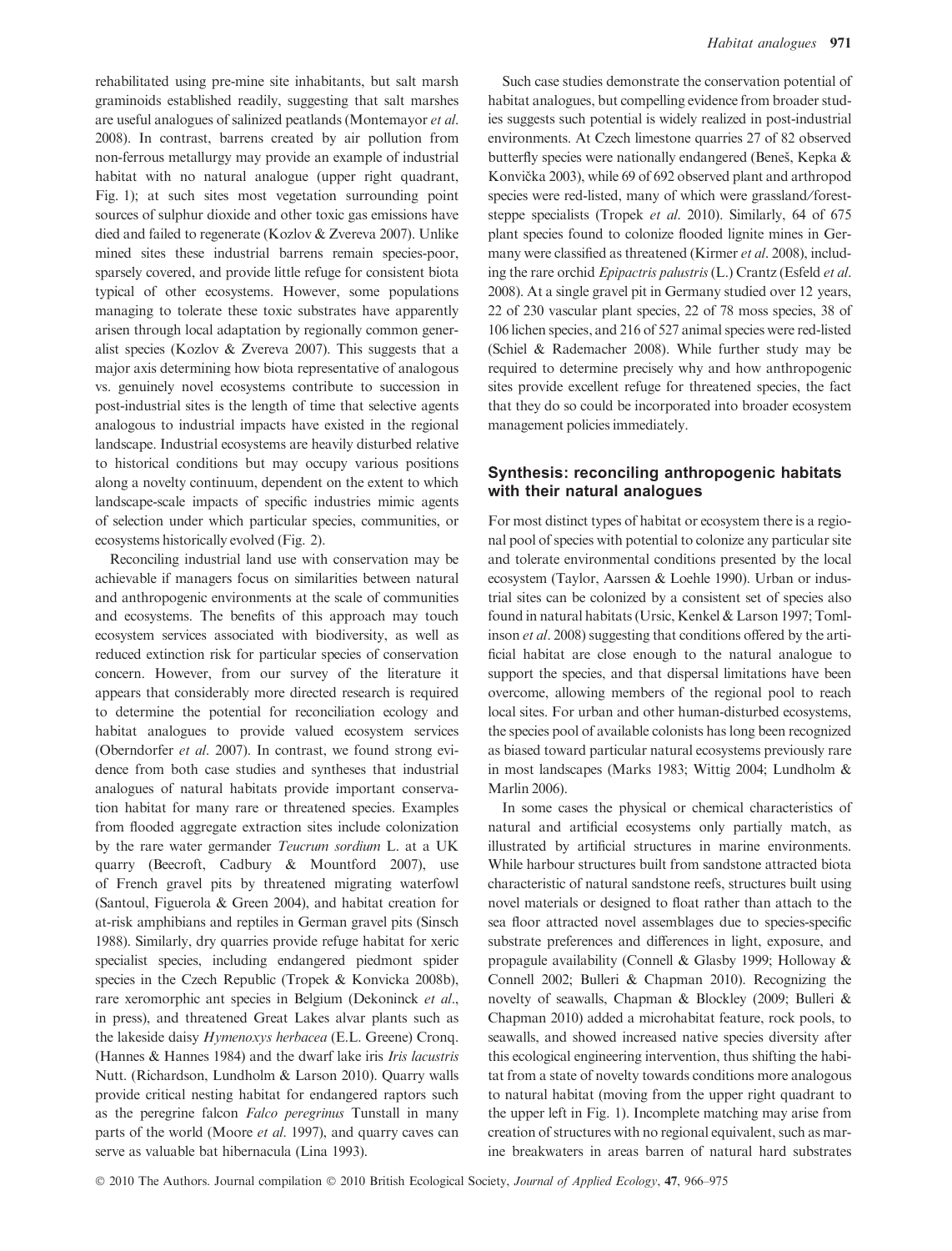(Bacchiocchi & Airoldi 2003). A similar phenomenon occurs in terrestrial environments on building walls: whereas stone walls are commonly colonized by species assemblages from natural rock outcrops, walls comprised of steel or glass resist colonization by the typical wall flora (Woodell 1979; Larson, Matthes & Kelly 2000).

Dispersal processes play a large role in determining which species colonize anthropogenic environments (Rishbeth 1948; McKinney 2006; Kirmer et al. 2008; Williams et al. 2009), and part of the novelty of urban ecosystems may arise from the combination of potentially-suitable native species failing to disperse from natural habitats plus high propagule pressure from non-natives that have become regionally common due to agriculture and other land-uses (La Sorte, McKinney & Pysek 2007). The main competing viewpoint to the ecosystem analogue perspective is that weedy or opportunistic species dominate novel ecosystems because they are plastic enough to handle novel conditions (Kowarik 1990; Hill, Roy & Thompson 2002). However, controlled propagule-addition experiments necessary to test this are rare, and successional patterns at some industrial sites suggests stress tolerance rather than ruderal strategies structure communities in anthropogenic ecosystems (Rehounková & Prach 2010). Evidence to date suggests that dispersal limitations can mask the potential fit between abiotic characteristics and biota from analogous habitats. Italian cities, for example, differ substantially in their urban floras, with similar urban habitats sharing species with varying local ecosystems rather than other cities in the region; however, in extreme-stress urban hardscapes, native plant species richness is high and composition represents regionally occurring rock outcrops (Celesti-Grapow & Blasi 1998).

The ecosystem analogue idea presented here suggests that another reason for the predominant role of European plant species in the homogenization of global urban floras (McKinney 2006) is that the long history of urbanization in Europe led to massive expansion of ideal habitat for species that were once restricted to naturally open environments such as rock outcrops, dunes and mudflats (Wittig 2004). Likewise, in post-industrial landscapes, proximity to appropriate natural habitats with species capable of colonizing the harsh environment determines the similarity between assembling communities and natural analogues (Novák & Konvička 2006; Kirmer et al. 2008; Herath et al. 2009). Detecting habitat analogues may thus require artificial propagule addition to assess roles for dispersal limitations on community assembly. Species available in regional pools may be able to colonize if dispersal barriers are overcome, and naturally unproductive high-stress ecosystems may provide potential analogues for multiple urban and industrial ecosystems.

Critical future steps in reconciling anthropogenic habitats with their natural analogues may require improving the match between imperfect analogue sets through intentional replication of natural habitat features in the anthropogenic environment. This is already being done in quarry rehabilitation where cliff-face walls are being drilled with holes to support climbing vegetation (Wang, Wu & Liu 2009), and in cities where buildings are fitted with eyries for birds of prey, and green walls are constructed to maximize rooting space and irrigation potential for plants, imitating the heterogeneity of natural cliff faces and increasing plant species diversity (Larson, Matthes and Kelly. 2000; Köhler 2008). Green roof substrates can be varied to increase heterogeneity and habitat diversity for plants and arthropods (Grant 2006), thereby more faithfully replicating a heterogeneous natural analogue to low productivity grasslands, tundra or rock outcrops within an otherwise homogeneous urban ecosystem, while providing a variety of other ecosystems services such as urban temperature reductions (Oberndorfer et al. 2007).

The research reviewed here suggests that while urban and industrial ecosystems have been heavily altered by people, individual habitat patches are not always perceived as novel by colonizing organisms. The degree of ecological novelty can thus be independent of the degree of human influence (Fig. 1). Ecological novelty can also be generated in the absence of human influence: natural long-distance colonization events, biotic interchanges produced by large-scale geological changes, and natural genetic mutations can all create novel selection pressures from the perspective of the original biota at a site. However, the hallmark of human ecology may be the production of ecological novelty at a rate that scales with our technical prowess, population growth and energy use. Nevertheless, whether as a byproduct of other activities or resulting from the purposeful construction of particular environments, humans have created artificial habitats analogous to natural ones, dictating that a novelty continuum be considered when determining management goals for anthropogenic ecosystems (Effland & Pouyat 1997).

In addition to the potential utility of this concept for supporting native biodiversity within anthropogenic ecosystems, understanding the negative side of ecosystem analogues may provide insight into major global health and economic problems related to pest and pathogen habitat expansion. Such expansion can arise through replication of key ecosystem features, from standing water in containers or soil hollows – required by pathogen-vector mosquitos (Mutuku et al. 2006) – to 'rock outcrop' habitat for pigeons on urban buildings (Larson, Matthes & Kelly 2000). Recognition of ecosystem analogues may help mitigate threats represented by pest species, informing management steps such as adding natural predators to water containers potentially hosting mosquito larvae (Nam et al. 2005), making these more similar to natural water bodies, or incorporating pigeon deterrent structures onto building ledges. Similarly, nuisance Canada geese Branta canadensis L. exploit urban parks and playing fields (similar to natural tundra and grassland feeding grounds), but simple interventions such as planting shrubs to alter take off angles can reduce goose use of such habitats (Conover 1991). In such cases, intervention is required to increase ecological novelty to decrease suitability for pests (moving from the upper left to the upper right quadrant, Fig. 1).

The habitat analogue concept synthesized here could function as an organizing framework for reconciliation ecology. While Rosenzweig (2003) makes a compelling argument for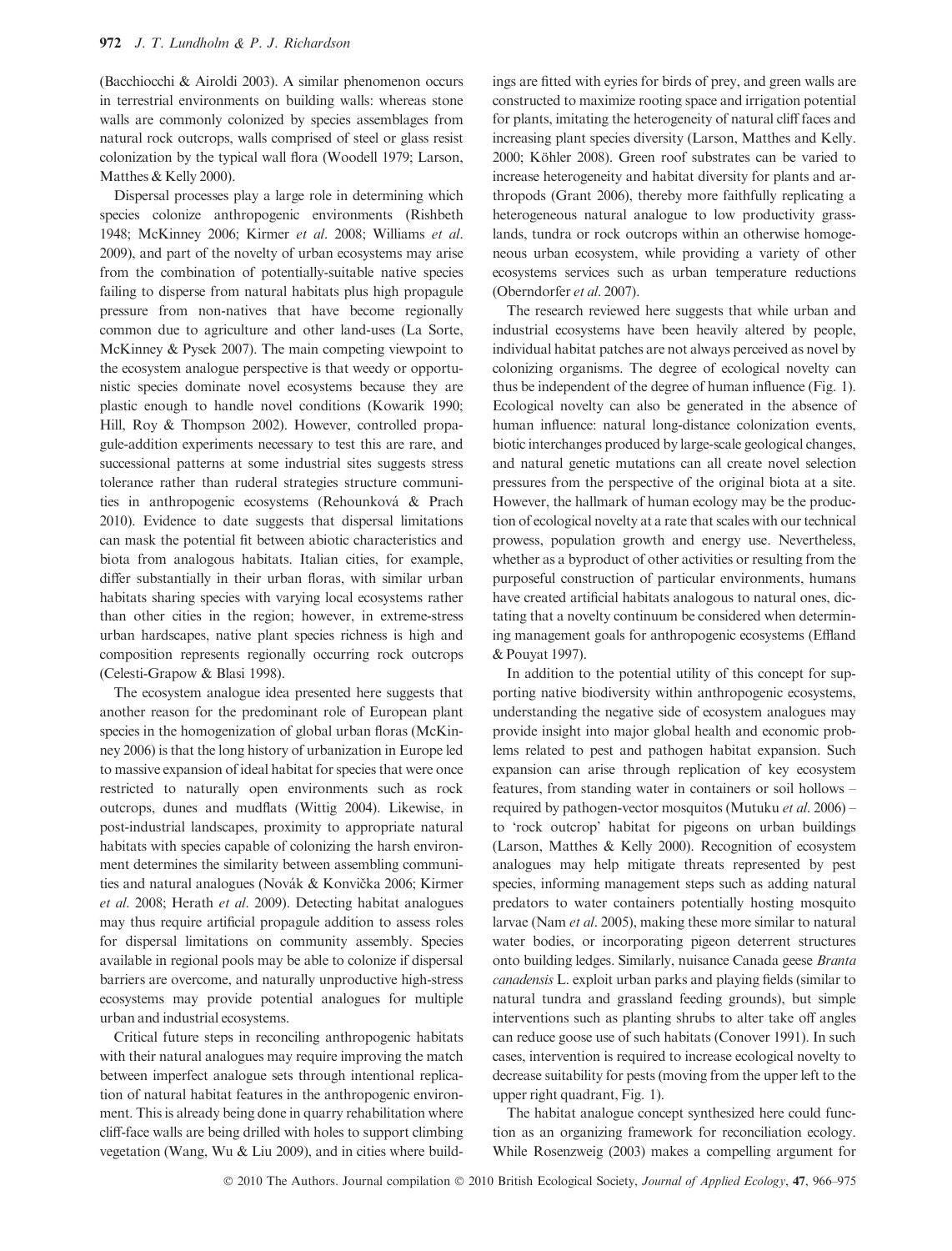the need to utilize heavily managed and anthropogenic habitats for biodiversity conservation (supported by engaging case studies), here we present a potential organizing principle for research in reconciliation ecology. While Rosenzweig (2003) is not sanguine about the habitat value of the urban hardscape, the habitat analogue concept suggests that cement may actually have high biodiversity potential, though ecological engineering may be required to make artificial ecosystems more analogous to natural ones. The habitat analogue concept presents one road to reconciliation ecology in heavily modified urban and industrial landscapes: there may be more analogues than previously acknowledged, and these may be exploited to the benefit of people and native biodiversity (Oberndorfer et al. 2007). Specifically, there seems to be great value in greater recognition of natural rock outcrops as habitat analogues of urban and industrial hardscapes. These ecosystems represent natural refugia for biodiversity (Larson, Matthes & Kelly 2000), and a key goal of reconciliation ecology could be to transform artificial 'rock outcrops' into biodiversity refugia. This idea is especially valuable because abiotic changes wrought by urbanization are similar globally: similar habitats are being constructed everywhere (Williams et al. 2009). We do not suggest that the habitat analogue concept should underlie all attempts at reconciliation ecology, simply that existing patterns of biodiversity in urban and post-industrial areas suggest the utility of the concept, provided that experimental tests can be done which ascertain the roles of dispersal and habitat matching in allowing native species to colonize artificial substrates.

#### **Conclusions**

Several key principles emerge from this review of the literature. Human influence on ecosystems does not always result in functional novelty (Fig. 1) and thus should be evaluated from a 'species-eye view'. Likewise, local or regional novelty need not imply global novelty, as many non-native urban species are native to analogous habitats on other continents (Lundholm & Marlin 2006). Novelty at one scale may represent analogy at another; while hard surface environments can be analogues of natural rock outcrops, the same phenomenon occurs with many other types of artificial habitats. Finally, considerations of landscape processes such as fragmentation and dispersal need to be combined with knowledge of ecosystem characteristics within patches, and minor alterations to artificial environments can greatly facilitate colonization and habitat use by native biodiversity. The apparent novelty of some communities in urban or industrial areas reflects colonization from species pools representing potentially novel geographic areas relative to those historically drawn upon, due to severely altered abiotic conditions at anthropogenic sites. Ecosystem analogues have existed for hundreds or thousands of years in urban and industrial landscapes and should not be ignored in projections of a 'no-analogue future'. Indeed, some of these may prove resilient in the face of future global change and suggest ways of adapting anthropogenic ecosystems toward a reconciliatory ecology.

#### **References**

- Ash, H.J., Gemmell, R.P. & Bradshaw, A.D. (1994) The introduction of native plant species on industrial waste heaps: a test of immigration and other factors affecting primary succession. Journal of Applied Ecology, 31, 74–84.
- Bacchiocchi, F. & Airoldi, L. (2003) Distribution and dynamics of epibiota on hard structures for coastal protection. Estuarine, Coastal and Shelf Science, 56, 1157.
- Beecroft, R.C., Cadbury, C.J. & Mountford, J.O. (2007) Water Germander Teucrium scordium L. in Cambridgeshire: back from the brink of extinction. Watsonia, 26, 303–316.
- Beneš, J., Kepka, P. & Konvička, M. (2003) Limestone quarries as refuges for European xerophilous butterflies. Conservation Biology, 17, 1058–1069.
- Bradshaw, A.D. (1987) The reclamation of derelict land and the ecology of ecosystems. Restoration Ecology: A Synthetic Approach to International Restoration (eds W.R. Jordan, M.E. Gilpin & J.D. Aber), pp. 53–74. Cambridge University Press, Cambridge.
- Brandes, D. (1992) Flora und Vegetation von Stadtmauern. Tuexenia, 12, 315– 339.
- Brenneisen, S. (2006) Space for urban wildlife: designing green roofs as habitats in Switzerland. Urban Habitats, 4, 27–36.
- Bulleri, F. & Chapman, M.G. (2010) The introduction of coastal infrastructure as a driver of change in marine environments. Journal of Applied Ecology, 10, 26–35.
- Celesti-Grapow, L. & Blasi, C. (1998) A comparison of the urban flora of different phytoclimatic regions in Italy. Global Ecology and Biogeography Letters, 7, 367–378.
- Chapman, M. & Blockley, D. (2009) Engineering novel habitats on urban infrastructure to increase intertidal biodiversity. Oecologia, 161, 625–635.
- Choi, Y.D. (2007) Restoration ecology to the future: A call for new paradigm. Restoration Ecology, 15, 351–353.
- Connell, S.D. & Glasby, T.M. (1999) Do urban structures influence local abundance and diversity of subtidal epibiota? A case study from Sydney Harbour, Australia. Marine Environmental Research, 47, 373–387.
- Conover, M.R. (1991) Herbivory by Canada Geese: diet selection and effect on lawns. Ecological Applications, 1, 231–236.
- Cooke, J.A. & Johnson, M.S. (2002) Ecological restoration of land with particular reference to the mining of metals and industrial minerals: A review of theory and practice. Environmental Reviews, 10, 41-71.
- Crucitti, P., Malori, M. & Rotella, G. (1998) The scorpions of the urban habitat of Rome (Italy). Urban Ecosystems, 2, 163–170.
- Daniel, H. & Lecamp, E. (2004) Distribution of three indigenous fern species along a rural–urban gradient in the city of Angers, France. Urban Forestry & Urban Greening, 3, 19–27.
- Davis, B.N.K. (1976) Wildlife, urbanization and industry. Biological Conservation, 10, 249–291.
- Effland, W.R. & Pouyat, R.V. (1997) The genesis, classification, and mapping of soils in urban areas. Urban Ecosystems, 1, 217–228.
- Esfeld, K., Hensen, I., Wesche, K., Jakob, S., Tischew, S. & Blattner, F. (2008) Molecular data indicate multiple independent colonizations of former lignite mining areas in Eastern Germany by Epipactis palustris (Orchidaceae). Biodiversity and Conservation, 17, 2441–2453.
- Eversham, B.C., Roy, D.B. & Telfer, M.G. (1996) Urban, industrial and other manmade sites as analogues of natural habitats for Carabidae. Ann Zool Fennici, 33, 149–156.
- Fox, D. (2007) Back to the no-analog future? Science, 316, 823–825.
- Francis, R.A. & Hoggart, S.P.G. (2008) Waste not, want not: the need to utilise existing artificial structures for habitat improvement along urban rivers. Restoration Ecology, 16, 373–381.
- Francis, R.A. & Hoggart, S.P.G. (2009) Urban river wall habitat and vegetation: observations from the River Thames through central London. Urban Ecosystems, 12, 468–485.
- Glenn, E.P., McKeon, C., Gerhart, V., Nagler, P.L., Jordan, F. & Artiola, J. (2009) Deficit irrigation of a landscape halophyte for reuse of saline waste water in a desert city. Landscape and Urban Planning, 89, 57–64.
- Grant, G. (2006) Extensive green roofs in London. Urban Habitats, 4, 51–65.
- Guggenheim, E. (1992) Mauervegetation in der Stadt Zürich. Berichte des Geobotanischen Institutes der Eidgenössischen Technischen Hochschule Stiftung Ruebel, 58, 164–191.
- Guntenspergen, G.R. & Levenson, J.B. (1997) Understory plant species composition in remnant stands along an urban-to-rural land-use gradient. Urban Ecosystems, 1, 155–169.
- Hannes, G.P. & Hannes, S.M. (1984) Plant succession and species diversity in the Marblehead quarry, Ohio, USA. Bulletin of the Southern California Academy of Sciences, 83, 90–98.

© 2010 The Authors. Journal compilation © 2010 British Ecological Society, Journal of Applied Ecology, 47, 966–975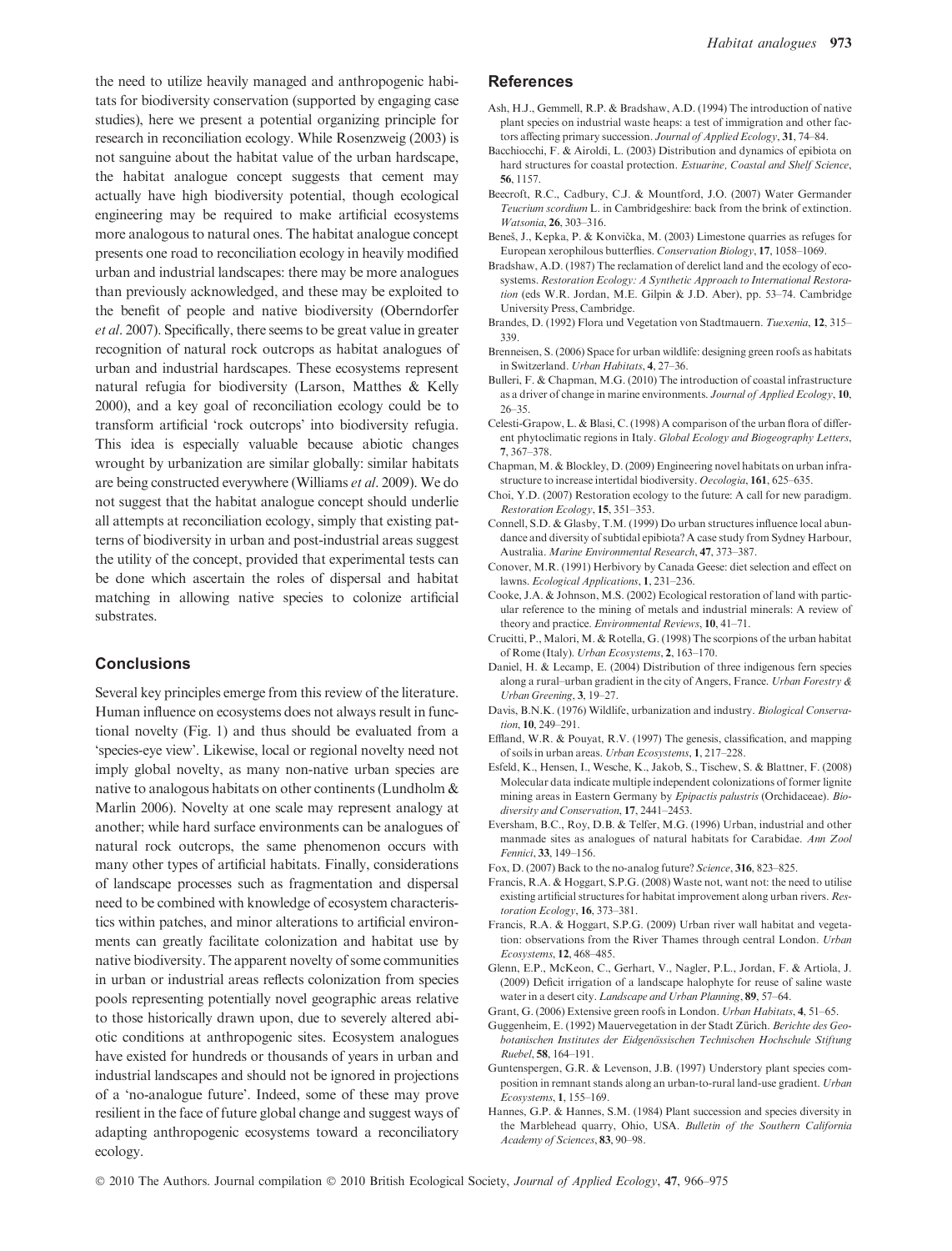- Herath, D.N., Lamont, B.B., Enright, N.J. & Miller, B.P. (2009) Comparison of post-mine rehabilitated and natural shrubland communities in southwestern Australia. Restoration Ecology, 17, 577–585.
- Hill, M.O., Roy, D.B. & Thompson, K. (2002) Hemeroby, urbanity and ruderality: bioindicators of disturbance and human impact. Journal of Applied Ecology, 39, 708–720.
- Hobbs, R.J., Arico, S., Aronson, J., Baron, J.S., Bridgewater, P., Cramer, V.A., Epstein, P.R., Ewel, J.J., Klink, C.A., Lugo, A.E., Norton, D., Ojima, D., Richardson, D.M., Sanderson, E.W., Valladares, F., Vila, M., Zamora, R. & Zobel, M. (2006) Novel ecosystems: theoretical and management aspects of the new ecological world order. Global Ecology and Biogeography,  $15, 1-7$
- Hobbs, R.J., Higgs, E. & Harris, J.A. (2009) Novel ecosystems: implications for conservation and restoration. Trends in Ecology & Evolution, 24, 599– 605.
- Holloway, M.G. & Connell, S.D. (2002) Why do floating structures create novel habitats for subtidal epibiota? Marine Ecology Progress Series, 235, 43–52.
- Jim, C.Y. (1998) Physical and chemical properties of a Hong Kong roadside soil in relation to urban tree growth. Urban Ecosystems, 2, 171–181.
- Johnson, M.S., Putwain, P.D. & Holliday, R.J. (1978) Wildlife conservation value of derelict metalliferous mine workings in Wales. Biological Conservation, 14, 131–148.
- Kadas, G. (2002) Rare invertebrates colonizing green roofs in London. Urban Habitats, 4, 66–86.
- Kaye, J.P., Groffman, P.M., Grimm, N.B., Baker, L.A. & Pouyat, R.V. (2006) A distinct urban biogeochemistry? Trends in Ecology & Evolution, 21, 192-199.
- Kirmer, A., Tischew, S., Ozinga, W.A., von Lampe, M., Baasch, A. & van Groenendael, J.M. (2008) Importance of regional species pools and functional traits in colonization processes: predicting re-colonization after large-scale destruction of ecosystems. Journal of Applied Ecology, 45, 1523– 1530.
- Köhler, M. (2008) Green facades—a view back and some visions. Urban Ecosystems, 11, 423–436.
- Kowarik, I. (1990) Some responses of flora and vegetation to urbanization in central Europe. Urban Ecology (eds H. Sukopp, S. Hejny & I. Kowarik), pp. 45–74. SPB Academic Publishing, The Hague.
- Kozlov, M.V. & Zvereva, E.L. (2007) Industrial barrens: extreme habitats created by non-ferrous metallurgy. Reviews in Environmental Science and Biotechnology, 6, 231–259.
- La Sorte, F.A., McKinney, M.L. & Pysek, P. (2007) Compositional similarity among urban floras within and across continents: biogeographical consequences of human-mediated biotic interchange. Global Change Biology, 13, 913–921.
- Láníková, D. & Lososová, Z. (2009) Rocks and walls: natural versus secondary habitats. Folia Geobotanica, 44, 263–280.
- Larson, D.W., Matthes, U. & Kelly, P.E. (2000) Cliff Ecology. Cambridge University Press, Cambridge.
- Lina, P.H.C. (1993) New Records of rarely observed bat species in the Netherlands. Lutra, 36, 89–93.
- Lundholm, J.T. & Marlin, A. (2006) Habitat origins and microhabitat preferences of urban plant species. Urban Ecosystems, 9, 139–159.
- Marks, P.L. (1983) On the origin of the field plants of the northeastern United States. The American Naturalist, 122, 210–228.
- McDonnell, M.J., Pickett, S.T.A., Groffman, P., Bohlen, P., Pouyat, R.V., Zipperer, W.C., Parmelee, R.W., Carreiro, M.M. & Medley, K. (1997) Ecosystem processes along an urban-to-rural gradient. Urban Ecosystems, 1, 21–36.
- McKinney, M.L. (2002) Urbanization, biodiversity, and conservation. Bioscience, 52, 883–890.
- McKinney, M.L. (2006) Urbanization as a major cause of biotic homogenization. Biological Conservation, 127, 247–260.
- Montemayor, M.B., Price, J.S., Rochefort, L. & Boudreau, S. (2008) Temporal variations and spatial patterns in saline and waterlogged peat fields: 1. Survival and growth of salt marsh graminoids. Environmental and Experimental Botany, 62, 333.
- Moore, N.P., Kelly, P.F., Lang, F.A., Lynch, J.M. & Langton, S.D. (1997) The Peregrine Falco peregrinus in quarries: Current status and factors influencing occupancy in the Republic of Ireland. Bird Study, 44, 176–181.
- Mutuku, F.M., Alaii, J.A., Bayoh, M.N., Gimnig, J.E., Vulule, J.M., Walker, E.D., Kabiru, E. & Hawley, W.A. (2006) Distribution, description and local knowledge of larval habitats of Anopheles gambiae S.L. in a village in western Kenya. American Journal of Tropical Medicine and Hygiene, 74, 44–53.
- Nam, V.S., Yen, N.T., Phong, T.V., Ninh, T.U., Mai, L.Q., Lo, L.V., Nghia, L.T., Bektas, A., Briscombe, A., Aaskov, J.G., Ryan, P.A. & Kay, B.H. (2005) Elimination of dengue by community programs using Mesocyclops

(Copepoda) against Aedes aegypti in central Vietnam. American Journal of Tropical Medicine and Hygiene, 72, 67–73.

- Novák, J. & Konvička, M. (2006) Proximity of valuable habitats affects succession patterns in abandoned quarries. Ecological Engineering, 26, 113-122.
- Oberndorfer, E., Lundholm, J., Bass, B., Coffman, R.R., Doshi, H., Dunnett, N., Gaffin, S., Köhler, M., Liu, K.K.Y. & Rowe, B. (2007) Green roofs as urban ecosystems: ecological structures, functions, and services. Bioscience, 57, 823–833.
- Pickett, S. & Cadenasso, M. (2009) Altered resources, disturbance, and heterogeneity: A framework for comparing urban and non-urban soils. Urban Ecosystems, 12, 23–44.
- Pickett, S.T.A. & Cadenasso, M.L. (2008) Linking ecological and built components of urban mosaics: an open cycle of ecological design. Journal of Ecology, 96, 8–12.
- Pickett, S.T.A., Cadenasso, M.L., Grove, J.M., Nilon, C.H., Pouyat, R.V., Zipperer, W.C. & Costanza, R. (2001) Urban ecological systems: linking terrestrial ecological, physical, and socioeconomic components of metropolitan areas. Annual Review of Ecology and. Systematics, 32, 127–157.
- Ratcliffe, D.A. (1974) Ecological effects of mineral exploitation in the United Kingdom and their significance to nature conservation. Proceedings of the Royal Society of London, Series A, 339, 355–372.
- Rehounková, K. & Prach, K. (2008) Spontaneous vegetation succession in gravel-sand pits: A potential for restoration. Restoration Ecology, 16, 305–312.
- Rehounková, K. & Prach, K. (2010) Life-history traits and habitat preferences of colonizing plant species in long-term spontaneous succession in abandoned gravel-sand pits. Basic and Applied Ecology, 11, 45–53.
- Reznicek, A.A. (1980) Halophytes along a Michigan roadside with comments on the occurrence of halophytes in Michigan. The Michigan Botanist, 19, 23– 30.
- Richardson, P.J., Lundholm, J.T. & Larson, D.W. (2010) Natural analogues of degraded ecosystems enhance conservation and reconstruction in extreme environments. Ecological Applications, 20, 728–740.
- Rishbeth, J. (1948) The flora of Cambridge walls. Journal of Ecology, 36, 136– 148.
- Rosenzweig, M.L. (2003) Win-Win Ecology: How the Earth's Species Can Survive in the Midst of Human Enterprise. Oxford University Press, Oxford.
- Santoul, F., Figuerola, J. & Green, A.J. (2004) Importance of gravel pits for the conservation of waterbirds in the Garonne river floodplain (southwest France). Biodiversity and Conservation, 13, 1231–1243.
- Schiel, V.F.-J. & Rademacher, M. (2008) Species diversity and succession in a gravel pit south of Karlsruhe - Results of a monitoring programme in the nature reserve 'Kiesgrube am Hardtwald Durmersheim'. Naturschutz und Landschaftsplanung, 40, 87–96.
- Seastedt, T.R., Hobbs, R.J. & Suding, K.N. (2008) Management of novel ecosystems: are novel approaches required? Frontiers in Ecology and the Environment, 10, 547–553.
- Shochat, E., Warren, P.S. & Faeth, S.H. (2006) Future directions in urban ecology. Trends in Ecology & Evolution, 21, 661–662.
- Sinsch, U. (1988) Gravel pits as secondary habitats for endangered amphibians and reptiles. Salamandra, 24, 161–174.
- Taylor, D.R., Aarssen, L.W. & Loehle, C. (1990) On the relationship between r⁄ K selection and environmental carrying capacity: a new habitat templet for plant life history strategies. Oikos, 58, 239–250.
- Tomlinson, S., Matthes, U., Richardson, P. & Larson, D.W. (2008) The ecological equivalence of quarry floors to alvars. Applied Vegetation Science, 11, 73–82.
- Tropek, R., Kadlec, T., Karesova, P., Spitzer, L., Kocarek, P., Malenovsky, I., Banar, P., Tuf, I.H., Hejda, M. & Konvička, M. (2010) Spontaneous succession in limestone quarries as an effective restoration tool for endangered arthropods and plants. Journal of Applied Ecology, 47, 139–147.
- Tropek, R. & Konvička, M. (2008) Can quarries supplement rare xeric habitats in a piedmont region? Spiders of the Blanksy Les Mts, Czech Republic. Land Degradation and Development, 19, 104–114.
- Ursic, K.A., Kenkel, N.C. & Larson, D.W. (1997) Revegetation dynamics of cliff faces in abandoned limestone quarries. Journal of Applied Ecology, 34, 289–303.
- Usher, M.B. (1979) Natural communities of plants and animals in disused quarries. Journal of Environmental Management, 8, 223–236.
- Vermeij, G. (1991) When biotas meet: Understanding biotic interchange. Science, 253, 1099–1104.
- Walker, L.R. & del Moral, R. (2003) Primary Succession and Ecosystem Rehabilitation. Cambridge University Press, Cambridge.